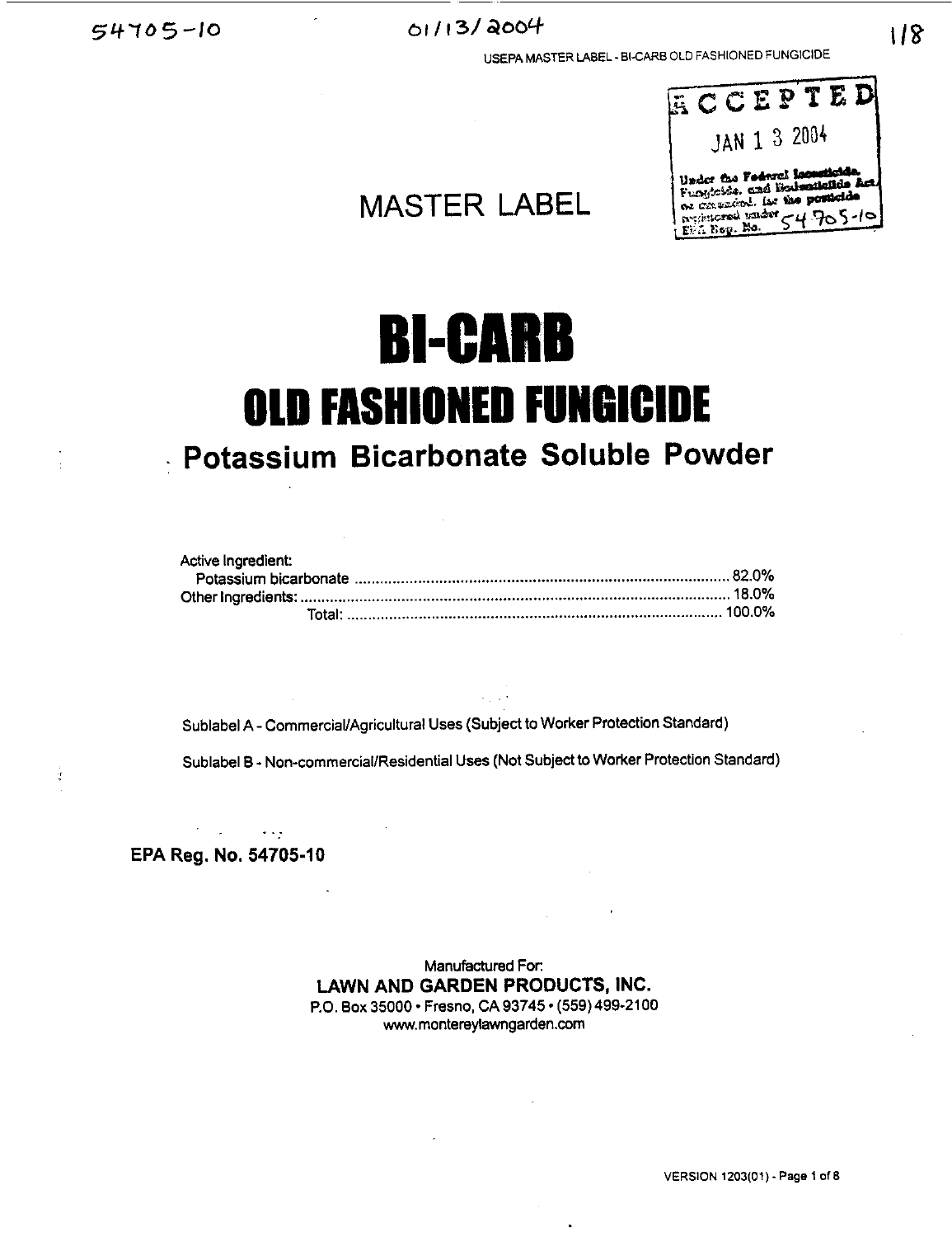# SUBLABEL A - COMMERCIAL/AGRICULTURAL USE SECTION

# **BI-CARB**

# **OLD FASHIONED FUNGICIDE**

Potassium Bicarbonate Soluble Powder



| Active Ingredient: |  |
|--------------------|--|
|                    |  |
|                    |  |
|                    |  |

EPA Reg. No. 54705-10 EPA Est. No. 48498-CA-l

)

ો

NET WEIGHT:

Manufactured For. LAWN AND GARDEN PRODUCTS, INC.

P. O. Box 35000 · Fresno, CA 93745 · (559) 499-2100 www.montereylawngarden.com

# KEEP OUT OF REACH OF CHILDREN **CAUTION**

|                            | FIRST AID                                                                                                                                                                                                                                                                          |
|----------------------------|------------------------------------------------------------------------------------------------------------------------------------------------------------------------------------------------------------------------------------------------------------------------------------|
| IF SWALLOWED:              | • Call poison control center or doctor immediately for treatment advice.<br>• Have person sip a glass of water if able to swallow.<br>Do not induce vomiting unless told to do so by a poison control center or doctor.<br>Do not give anything by mouth to an unconscious person. |
| IF IN EYES:                | . Hold eye open and rinse slowly and gently with water for 15-20 minutes. Remove contact<br>lenses, if present, after the first 5 minutes, then continue rinsing eye.<br>Call a poison control center or doctor for treatment advice.                                              |
| IF ON SKIN<br>OR CLOTHING: | . Take off contaminated clothing.<br>Rinse skin immediately with plenty of water for 15-20 minutes.<br>Call a poison control center or doctor for treatment advice.                                                                                                                |
| IF INHALED:                | Move person to fresh air.<br>If person is not breathing, call 911 or an ambulance, then give artificial respiration, preferably<br>by mouth-to-mouth, if possible.<br>Call a poison control center or doctor for further treatment advice.                                         |
| <b>HOT LINE NUMBER</b>     |                                                                                                                                                                                                                                                                                    |
|                            | Have the product container or label with you when calling a poison control center or doctor, or going for treatment. You may                                                                                                                                                       |

also contact the National Pesticide Information Center at (800) 858-7378 for emergency medical treatment information.

# PRECAUTIONARY STATEMENTS

# HAZARDS TO HUMANS AND DOMESTIC ANIMALS

CAUTION: Harmful If swallowed, absorbed through skin, or inhaled. AVOid contact with skin, eyes, or clothing. Avoid breathing dust or spray mist. Wash thoroughly with soap and water after handling. Remove contaminated clothing and wash clothing before reuse.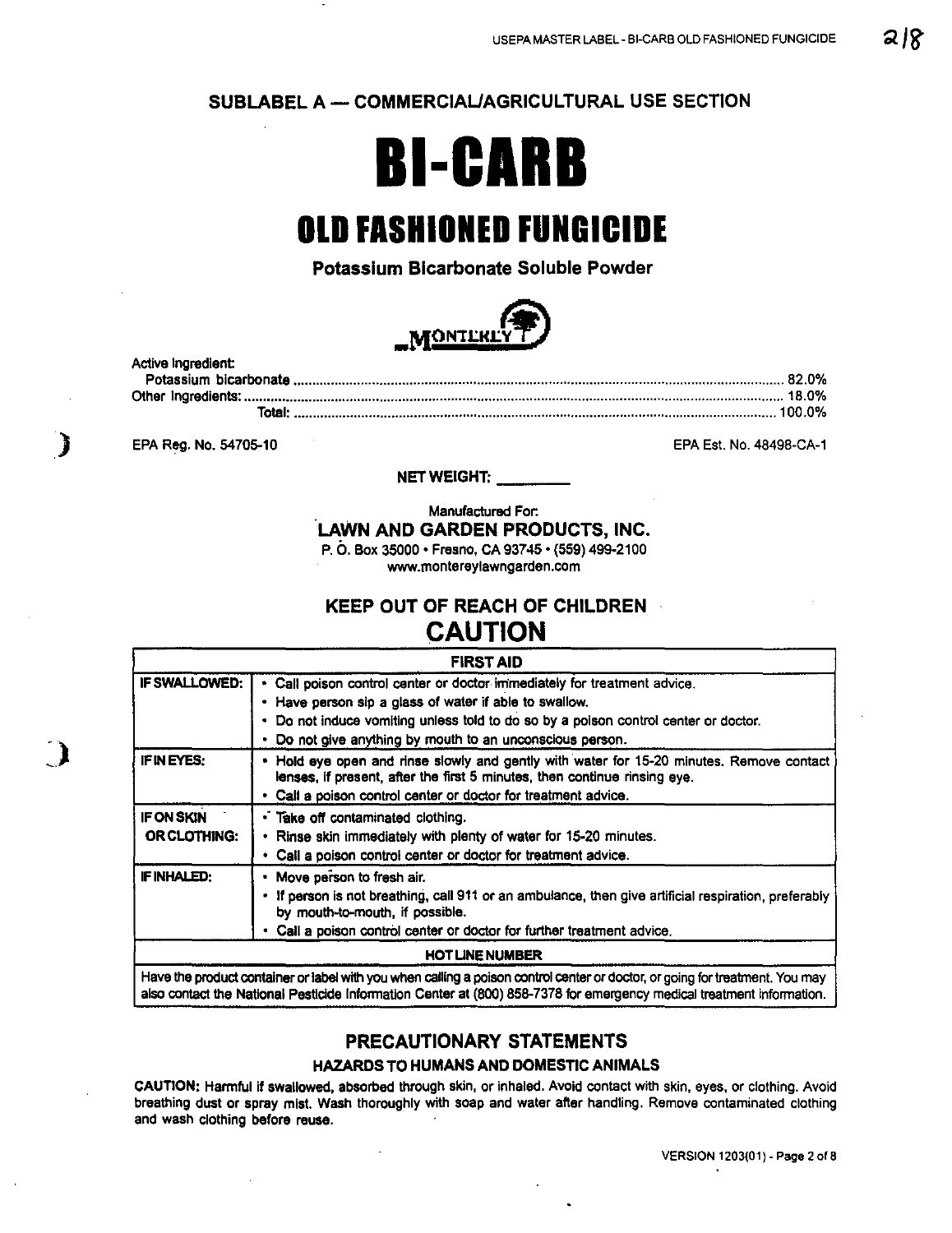#### **Personal Protective Equipment** (PPE):

Applicators and other handler mush wear:

- Long-sleeved shirt and long pants
- Waterproof gloves
- Shoes plus socks

Follow manufacturer's instructions for cleaning/maintaining PPE. If no such instructions for washables, use detergent and hot water. Keep and wash PPE separately from other laundry.

#### **User Safety Recommendations**

Users should:

- Wash hands before eating, drinking, chewing gum, using tobacco or using the toilet.
- Remove clothing immediately if pesticide gets inside. Then wash thoroughly and put on clean clothing.

#### **ENVIRONMENTAl HAZARDS**

Do not apply directly to water or to areas where surface water is present, or to intertidal areas below the mean high water mark. Do not contaminate water when cleaning equipment or disposing of equipment washwaters.

## **DIRECTIONS FOR USE**

It is a violation of Federal law to use this product in a manner inconsistent with its labeling. Do not apply this product in a way that will contact workers or other persons, either directly or through drift. Only protected handlers may be in the area during application. For any requirements specific to your State or Tribe, consult the agency responsible for pesticide regulation,

#### **AGRICULTURAL USE REQUIREMENTS**

Use this product only in accordance with its labeling and with the Worker Protection Standard, 40 CFR Part 170. This Standard contains requirements for the protection of agricultural workers on farms, forests, nurseries and greenhosues, and handlers of agricultural pesticides. It contains requirements for training, decontamination, notification, and emergency assistance. It also contains specific instructions and exceptions pertaining to the statements on this label about personal protective equipment (PPE) and restricted-entry interval. The requirements in this box apply to uses of this product that are covered by the Worker Protection Standard.

Do not enter or allow worker entry into treated areas during the restricted-entry interval (REI) of 4 hours.

PPE required for early entry to treated areas that is permitted under the Worker Protection Standard and that involves contact with anything that has been treated, such as plants, soli, or water is:

• Coveralls

 $\mathcal{F}$ 

- Waterproof gloves
- Shoes plus socks

#### **NON-AGRICULTURAL USE REQUIREMENTS**

The requirements in this box apply to uses of this prdouct that are NOT within the scope of the Worker Protection Standard for agricultural pesticides (40 CFR Part 170). The WPS applies when this product is used to produce agricultural plants on farms, forests, nurseries or greenhouses.

Keep children and domestic animals out of the treated area until sprays have dried.

#### **MODE OF ACTION:**

BI-CARB OLD FASHIONED FUNGICIDE is a fungicide containing microencapsulated potassium bicarbonate as the active ingredient. BI-CARB OLD FASHIONED FUNGICIDE is a contact fungicide, so direct contact with the fungus organism is required for control. BI-CARB OLD FASHIONED FUNGICIDE disrupts the potassium ion balance in the fungus celi, causing the cell walls to collapse.

#### **CHEMIGATION:**

Do not apply this product through any type of irrigation system.

#### **APPLICATION:**

Apply by ground equipment only in sufficient water [8.3 gallons per 14,520 sq. ft. (25 gallons per acre) minimum] to ensure complete and thorough coverage of foliage and/or crop. Contact of the disease organisms is essential for control. Use a non-acidifiying spreader/sticker. A non-phytotoxic crop oil may also be used.

MIXING: Pour appropriate amount into spray tank partially filled with water. Add BI-CARB OLD FASHIONED FUNGICIDE slowly to tank while hydraulic or mechanical agitation is operating and continue filling with water. Add the spreader/ slicker and/or other products last. DO NOT allow mixture to stand. Use within 24 hours as BI-CARB OLD FASHIONED FUNGICIDE may lose its activity if left in the tank.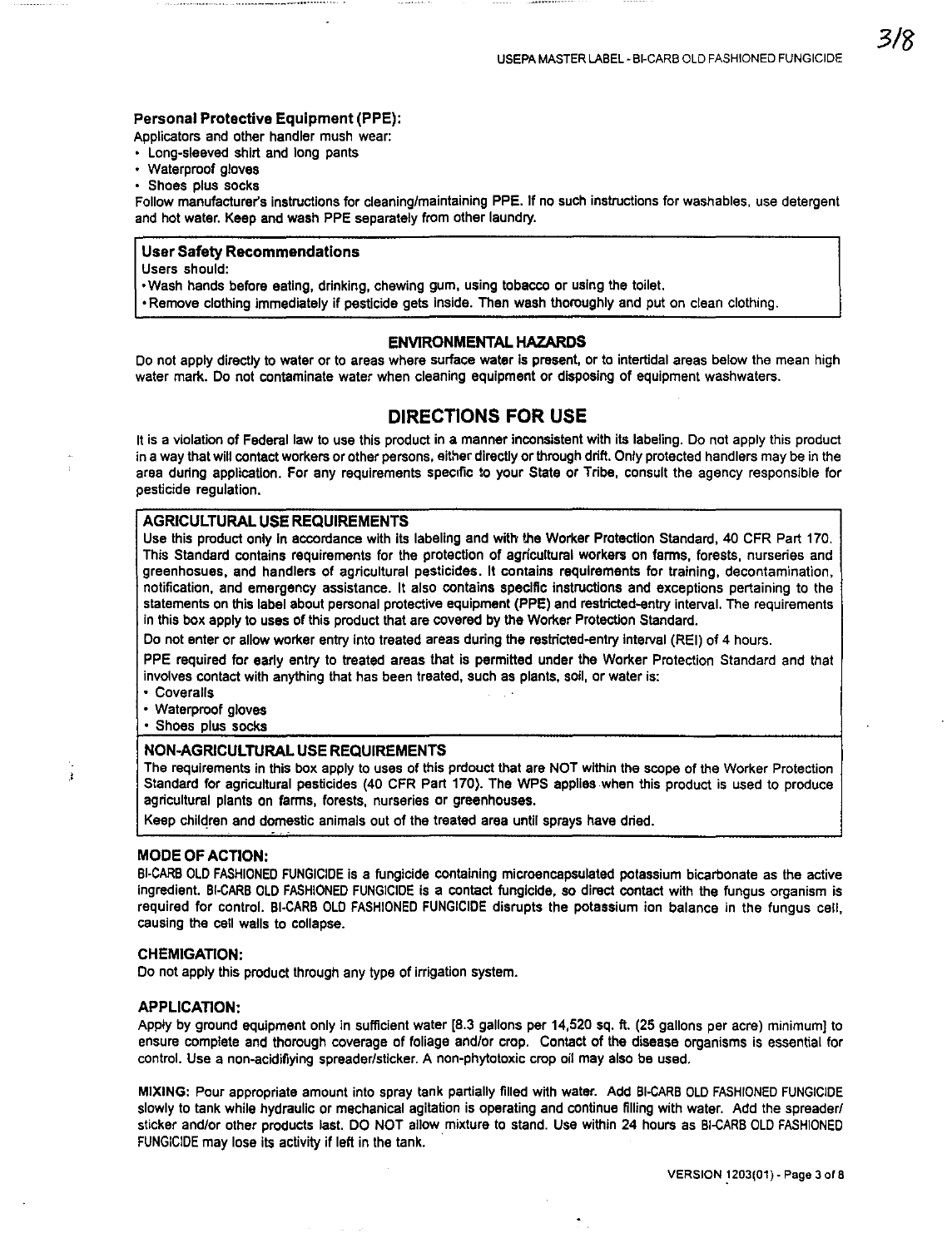COMPATIBILITY: BI·CARB OLD FASHIONED FUNGICIDE is compatible with most crop protection products and nutrients. However, do not mix it with highly acidic products as the effectiveness of BI-CARB OLD FASHIONED FUNGICIDE may be compromised. Use of a buffering agent for acidification of a mixture may also decrease the effectiveness of BI·CARB OLD FASHIONED FUNGICIDE. If compatibility is In Question, use the compatibility jar test before mixing a whole tank. Because of the wide variety of possible combinations that can be encountered, observe all precautions and limitations on the label of all products used in mixtures.

TIMING: Begin application at firsl sign of disease. Repeat applications as new growth or infection occurs or as favorable disease conditions continue. Use in an Integrated Pest Managemenl rotation program a17-10 day intervals with other effective fungicides for resistance mangement. BI-CARB OLD FASHIONED FUNGICIDE may be applied up to the day before harvest (PHI = 1 day) for all labeled crops except roses, turf, ornamentals and tobacco. The PHI for roses, turf and ornamentals is 4 hours; the PHI for tobacco is 10 days. BI-CARB OLD FASHIONED FUNGICIDE may also be applied post·harvest to remaining foliage to decrease overwintering inoculum.

USES: For the control of powdery mildew, use BI-CARB OLD FASHIONED FUNGICIDE as indicated on the following crops. Use the higher rate when disease pressure increases or a severe infection has occurred.

| <b>CROPS</b>                                                                                                                                                                                                                               | <b>RATE</b>                                                                                                       |
|--------------------------------------------------------------------------------------------------------------------------------------------------------------------------------------------------------------------------------------------|-------------------------------------------------------------------------------------------------------------------|
| Root and tuber vegetables, such as beet (garden, sugar), carrot                                                                                                                                                                            | 13 oz - 1 lb/14,520 sq. ft. (1/3 acre)**                                                                          |
| Bulb vegetables, such as onions (dry bulb, green), garlic, leeks, shallots                                                                                                                                                                 | 13 oz - 1 lb/14,520 sq. ft. (1/3 acre)                                                                            |
| Leafy vegetables, such as endive, head and leaf lettuce, radicchio, spinach,<br>Swiss chard                                                                                                                                                | 13 oz - 1 ib/14,520 sq. ft. (1/3 acre)                                                                            |
| Cole crops, such as broccoli, Brussels sprouts, cabbage, cauliflower                                                                                                                                                                       | 13 oz - 1 ib/14,520 sq. ft. (1/3acre)                                                                             |
| Legume vegetables (succulent or dried), such as bean (snap, green),<br>pea (edible-pod, fleid, green, snow)                                                                                                                                | 13 oz - 1 lb/14.520 sq. ft. (1/3 acre)                                                                            |
| Fruiting vegetables, such as eggplants, pepper (bell, chili, pimento), tomatillo,<br>tomato                                                                                                                                                | 13 oz - 1 lb/14,520 sq. ft. (1/3 acre)                                                                            |
| Cucurbits, such as cucumber, cantaloupe, casaba, honeydew melon, pumpkin,<br>summer squash (crookneck, zucchini), winter squash (butternut, acorn),<br>watermelon                                                                          | 13 oz - 1 lb/14,520 sq. ft. (1/3 acre)                                                                            |
| Pome fruits, such as apple, pear, quince                                                                                                                                                                                                   | 13 oz - 1 lb/14,520 sq. ft. (1/3 acre)                                                                            |
| Stone fruits, such as apricot, cherry, nectarine, peach, plum, prune                                                                                                                                                                       | 13 oz - 1 lb/14,520 sq. ft. (1/3 acre)                                                                            |
| Grapes (wine, fresh market, raisin)                                                                                                                                                                                                        | 13 oz - 1 lb/14,520 sq. ft. (1/3 acre)                                                                            |
| Small fruits and berries, such as blackberry, blueberry, currant, loganberry,<br>raspberry, strawberry                                                                                                                                     | 13 oz - 1 ib/14,520 sq. ft. (1/3 acre)                                                                            |
| Subtropical fruits, such as banana, date, mango, papaya, pineapple                                                                                                                                                                         | 13 oz - 1 lb/14,520 sq. ft. (1/3 acre)                                                                            |
| Cereal grains, such as barley, wheat                                                                                                                                                                                                       | 13 oz - 1 lb/14,520 sq. ft. (1/3 acre)                                                                            |
| Herbs and spices, such as basil, chives, coriander (cilantro), dill, oregano,<br>parsley, thyme                                                                                                                                            | 13 oz - 1 lb/14,520 sq. ft. (1/3 acre)                                                                            |
| <b>Hops</b>                                                                                                                                                                                                                                | 13 oz - 1 lb/14,520 sq. ft. (1/3 acre)                                                                            |
| Additional crops: mint (peppermint, spearmint), tobacco                                                                                                                                                                                    | 13 oz - 1 lb/14,520 sq. ft. (1/3 acre)                                                                            |
| Omamentals - field and greenhouses, such as bare root, container, bedding<br>and flowering stock, field grown cut flowers, vegetable transplants, nursery and<br>landscape, potted flowering, shade and flowering trees, woody omamentals* | 1 oz - 1 lb/14,520 sq. ft. (1/3 acre)<br>٥r<br>1 oz - 1 ib/33 gal. water/14,520 sq. ft.<br>hand held applications |
| Roses (field and greenhouse)                                                                                                                                                                                                               | 1 oz- 1 lb/14,520 sq. ft. (1/3 acre)<br>or.<br>1 oz - 1 lb/33 gal, water/14,520 sq. ft.<br>handheld applications  |
| Turf (omamental lawns, golf courses, sod farms)                                                                                                                                                                                            | 13 oz - 1 lb/14,520 sq. ft. (1/3 acre)<br>or<br>1 lb/33 gal. water/14,520 sq. ft.<br>hand held equipment          |

NOTES TO USER:

 $\tilde{\mathcal{X}}$ 

đ

**Unintentional consequences such as plant injury may result due to certain environmental or growing conditions, manner of use of application. Because plant tolerance of pesticides varies as conditions vary, treating a few plants under conditions expected to be encountered and observing for plant damage prior to full-scale application to large numbers of plants will avoid any unintentional consequences.** 

 $-$  43,560 sq. ft. = 1 acre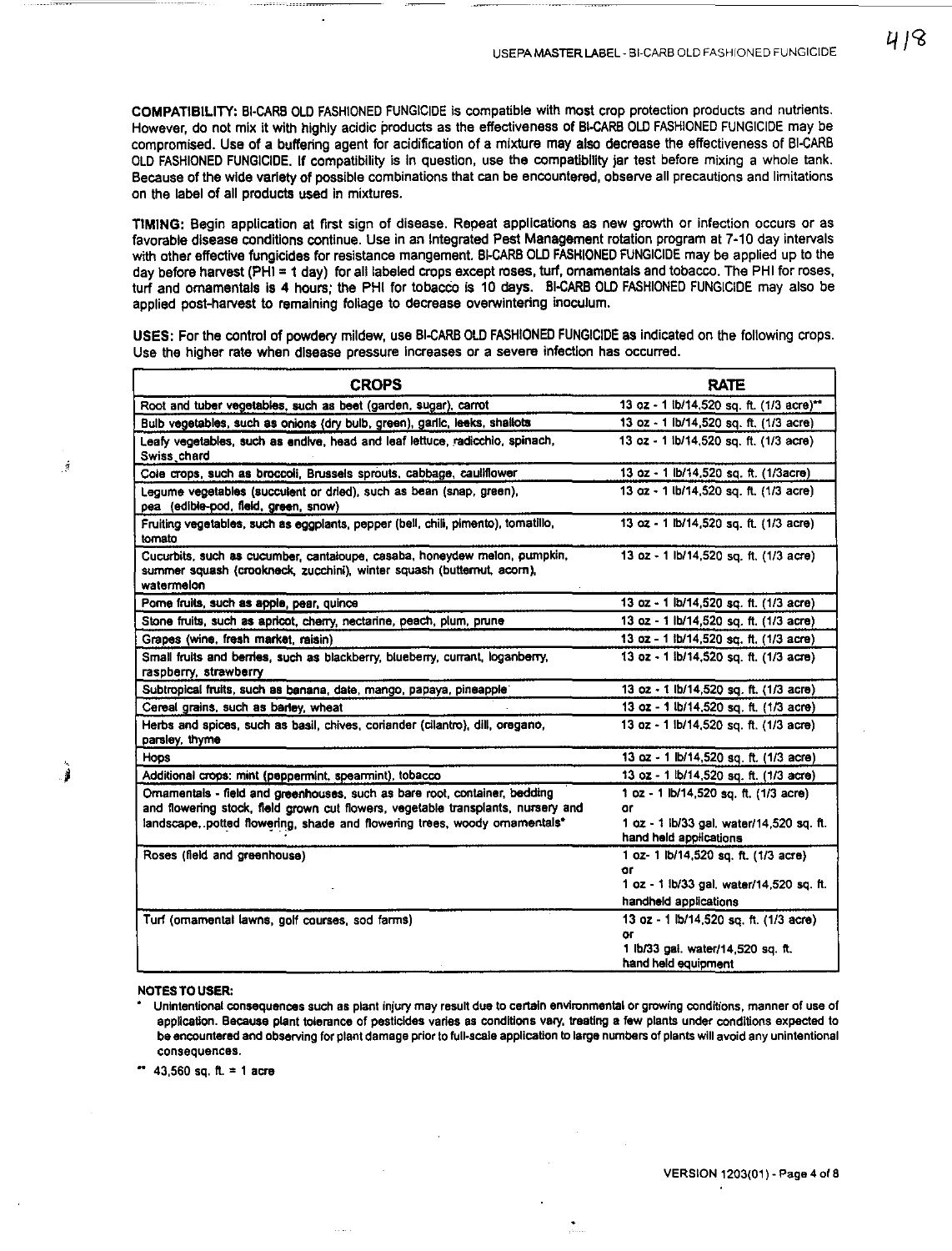---- ~---------------~

## **STORAGE AND DISPOSAL**

Do not contaminate water, food or feed by storage or disposal.

)<br>لن

'J

PESTICIDE STORAGE: Store in a cool, dry place inaccessible to children.

PESTICIDE DISPOSAL: Wastes resulting from the use of this product may be disposed of on site or an an approved waste disposal facility.

CONTAINER DISPOSAL: Completely empty bag into application equipment. Then dispose of empty bag in a sanitary landfill, or by Incineration or, If allowed by State and local authorities, by burning. If burned, stay out of smoke.

# **NOTICE TO BUYER**

Seller warrants that this product conforms to the chemical description on this label and is reasonably fit for purposes stated on this label only when used in accordance with directions under normal use conditions. This warranty does not extend to use of this product contrary to label directions, or under abnormal use conditions, or under conditions not reasonably foreseeable to seller. Buyer assumes all risk of any such use. Seller makes no other warranties, either express or implied.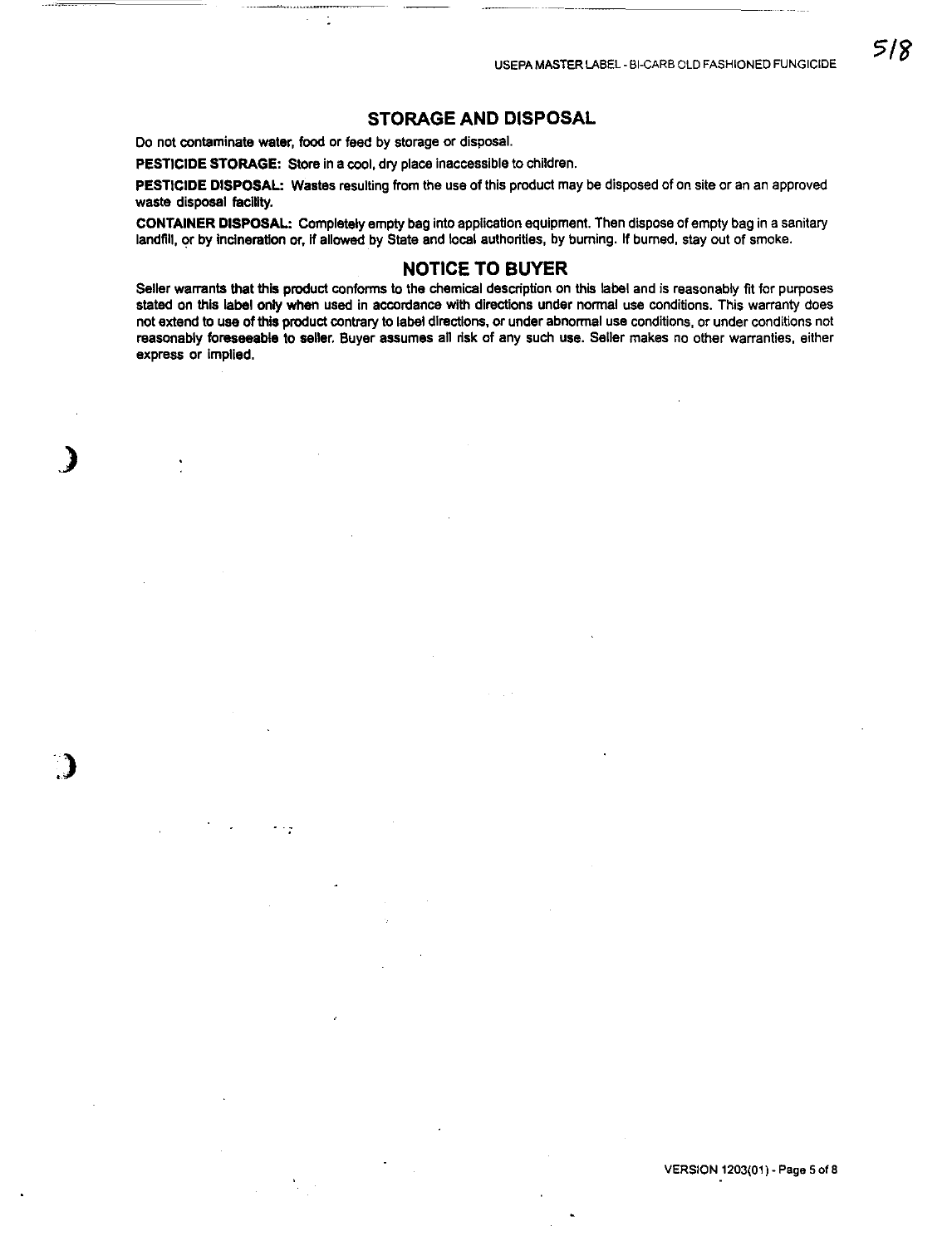SUBLABEL B - NON-COMMERCIAL/RESIDENTIAL USE SECTION



Potassium Bicarbonate Soluble Powder

• Controls and Eradicates Powdery Mildew

---,.= ..... =. ~- --.~----------------

• Use on Roses, Vegetables, Grapes, Fruit Trees and Ornamentals

For Residential Use



Active Ingredient: Potassium bicarbonate ................................................................................................................................... 82.0% Other Ingredients: ......................................................•..................•••.•........•......................................................... 18.0% Total: ................................................................................................................................. 100.0%

)

)

EPA Reg. No. 54705-10 EPA Est. No. 48498-CA-l

NET WEIGHT:

Manufactured For:

LAWN AND GARDEN PRODUCTS, INC.

P. O. Box 35000 · Fresno, CA 93745 · (559) 499-2100 www.montereylawngarden.com

# KEEP OUT OF REACH OF CHILDREN **CAUTION**

| <b>FIRST AID</b>                                                                                                             |                                                                                                                                                                                                                                                                                |  |
|------------------------------------------------------------------------------------------------------------------------------|--------------------------------------------------------------------------------------------------------------------------------------------------------------------------------------------------------------------------------------------------------------------------------|--|
| IF SWALLOWED:                                                                                                                | Call poison control center or doctor immediately for treatment advice.<br>Have person sip a glass of water if able to swallow.<br>Do not induce vomiting unless told to do so by a poison control center or doctor.<br>Do not give anything by mouth to an unconscious person. |  |
| IF IN EYES:                                                                                                                  | Hold eye open and rinse slowly and gently with water for 15-20 minutes. Remove contact<br>lenses, if present, after the first 5 minutes, then continue rinsing eye.<br>Call a poison control center or doctor for treatment advice.                                            |  |
| <b>IF ON SKIN:</b><br><b>OR CLOTHING:</b>                                                                                    | • Take off contaminated clothing.<br>Rinse skin immediately with plenty of water for 15-20 minutes.<br>Call a poison control center or doctor for treatment advice.                                                                                                            |  |
| IF INHALED:                                                                                                                  | Move person to fresh air.<br>If person is not breathing, call 911 or an ambulance, then give artificial respiration, preferably<br>by mouth-to-mouth, if possible.<br>Call a poison control center or doctor for further treatment advice.                                     |  |
| <b>HOT LINE NUMBER</b>                                                                                                       |                                                                                                                                                                                                                                                                                |  |
| Have the product container or label with you when calling a poison control center or doctor, or going for treatment. You may |                                                                                                                                                                                                                                                                                |  |

also contact the National Pesticide Infonnation Center at (800) 858-7378 for emergency medical treatment infonnation.

# PRECAUTIONARY STATEMENTS

#### HAZARDS TO HUMANS AND DOMESTIC ANIMALS

CAUTION: Hannful if swallowed. absorbed through skin. or inhaled. Avoid contact with skin. eyes. or clothing. Avoid breathing dust or spray mist. Wear long-sleeved shirt and long pants. waterproof gloves and shoes plus socks. Wash thoroughly with soap and water after handling. Remove contaminated clothing and wash clothing before reuse. Keep all persons. children and pets out of treated area until sprays have dried.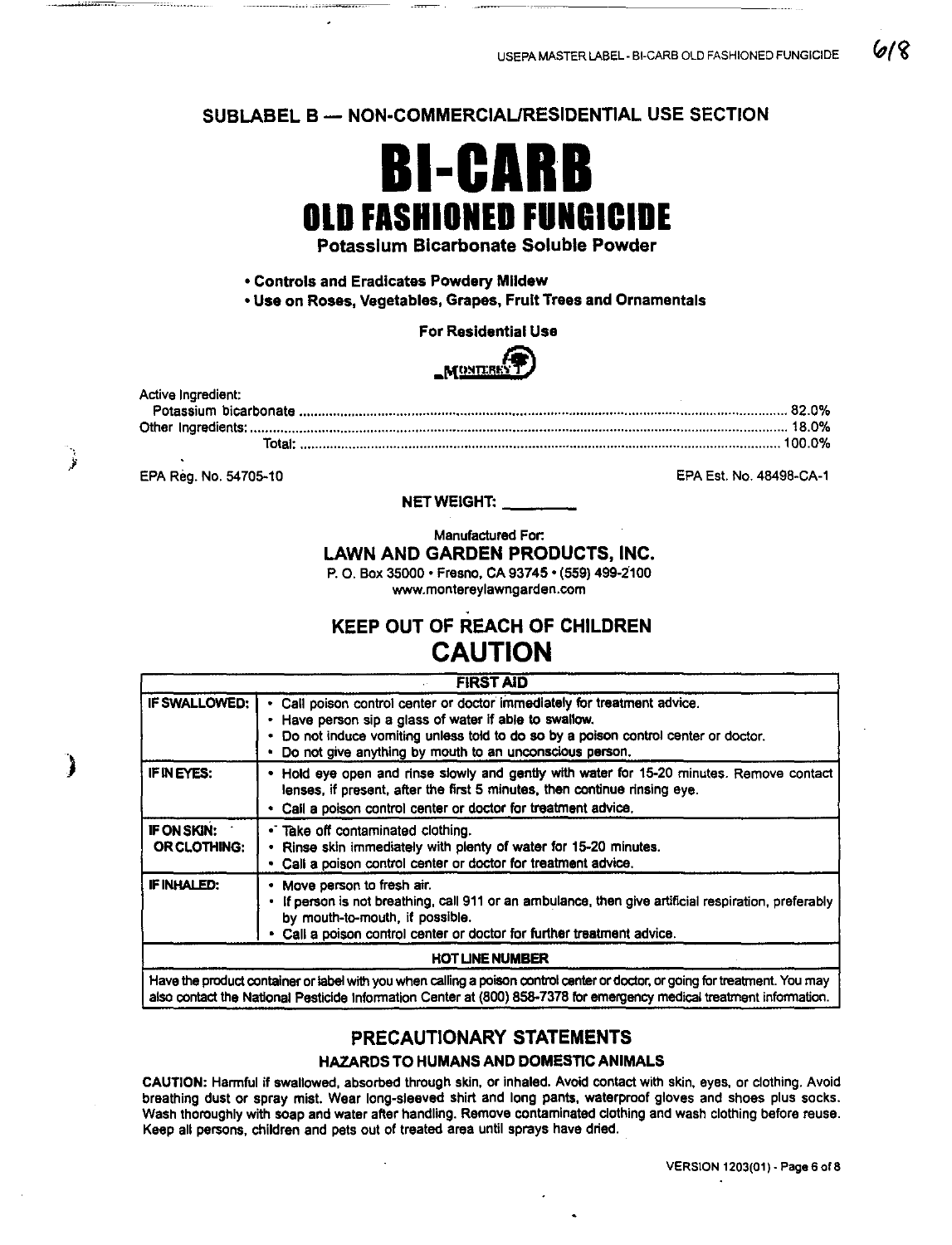7(8

#### **ENVIRONMENTAL HAZARDS**

Do not apply directly to water. Do not contaminate water when cleaning equipment or disposing of equipment **washwaters.** 

## **DIRECTIONS FOR USE**

It is a violation of Federal law to use this product in a manner inconsistent with its labeling. READ ENTIRE LABEL BEFORE USING THIS PRODUCT.

#### **MODE OF ACTION:**

.>

:)

BI-CARB OLD FASHIONED FUNGICIDE Is a fungicide containing microencapsulated potassium bicarbonate as the active ingredient. BI-CARB OLD FASHIONED FUNGICIDE is a contact fungicide, so direct contact with the fungus organism is required for control. BI-CARB OLD FASHIONED FUNGICIDE disrupts the potassium Ion balance in the fungus cell, causing the cell wells to collapse.

#### **APPUCATION DIRECTIONS:**

For residential use. Apply with a hand-held sprayer making sure to spray foliage thoroughly. Contact of the disease organisms is essential for control. Use a non-acidifying spreader/sticker such as Monterey - Nature's Own Spray Helper. In addition, users can also use a non-phytotoxic crop oil.

RATE: Mix 4 teaspoons of BI-CARB OLD FASHIONED FUNGICIDE in 2 gallons of water to thoroughly cover foliage. For LAWN applications, mix 4 taaspoons of BI-CARB OLD FASHIONED FUNGICIDE In 2 gallons of water to cover 1,000 square feet

MIXING: Fill the spray tank 112 full with the required amount of water; add Bi-CARB OLD FASHIONED FUNGICIDE slowly; then, continue filling with balance of water. Add the spreader/sticker and/or other products last. DO NOT allow mixture to stand. Use within 24 hours as BI-CARB OLD FASHIONED FUNGICIDE may lose its activity if left in the tank.

COMPATIBILITY: BI-CARB OLD FASHIONED FUNGICIDE is compatible with most crop protection products and nutrients. However, do not mix it with highly acidic products as the effectiveness of BI-CARB OLD FASHIONED FUNGICIDE may be compromised. Use of a buffering agent for acidification of a mixture can decrease the effectiveness of BI-CARB OLD FASHIONED FUNGICIDE. If compatibility is in question, use the compatibility jar test before mixing a whole tank. Because of the wide variety of possible combinations that can be encountered, observe all precautions and limitations on the label of all products used in mixtures.

TIMING: Begin application at first sign of disease. Repeat applications as new growth or infection occurs or as favorable disease conditions continue. Use in an Integrated Pest Management rotation program at 7-10 day intervals with other effective fungicides for resistance mangement. Apply BI-CARB OLD FASHIONED FUNGICIDE up to the day before harvest for all labeled uses. For post-harvest, apply BI-CARB OLD FASHIONED FUNGICIDE to remaining foliage to decrease overwintering inoculum.

USES: For the control of powdery mildew, use BI·CARB OLD fAsHIONED FUNGICIDE as Indicated on the following:

| <b>FRUITS</b><br><b>GRAPES</b><br>POME FRUITS such as apple, pear, quince<br>SMALL FRUITS and BERRIES such as blackberry, blueberry, currant, loganberry, raspberry, strawberry<br>STONE FRUITS such as apricot, cherry, nectarine, peach, plum, prune<br>SUBTROPICAL FRUITS such as banana, date, mango, papaya, pineapple                                                                                                                                                                                                                             |
|---------------------------------------------------------------------------------------------------------------------------------------------------------------------------------------------------------------------------------------------------------------------------------------------------------------------------------------------------------------------------------------------------------------------------------------------------------------------------------------------------------------------------------------------------------|
| HERBS and SPICES such as basil, chives, coriander (cilantro), dill, oregano, parsley, thyme                                                                                                                                                                                                                                                                                                                                                                                                                                                             |
| <b>LAWNS</b>                                                                                                                                                                                                                                                                                                                                                                                                                                                                                                                                            |
| *ORNAMENTALS (Indoors, Outdoors or Home Greenhouses) such as ornamental trees and shrubs, woody<br>(vines) shrubs, flower and foliage plants                                                                                                                                                                                                                                                                                                                                                                                                            |
| ROSES (Indoors, Outdoors or Home Greenhouses)                                                                                                                                                                                                                                                                                                                                                                                                                                                                                                           |
| <b>VEGETABLES</b><br>BULB VEGETABLES such as onions, garlic, leeks, shallots<br>COLE CROPS such as broccoli, Brussels sprouts, cabbage, cauliflower<br>CUCURBITS such as cucumber, cantaloupe, casaba, honeydew melon, pumpkin, summer squash, winter<br>squash, watermelon<br>FRUITING VEGETABLES such as eggplant, pepper, tomatillo, tomato<br>LEAFY VEGETABLES such as endive, head and leaf lettuce, radicchio, spinach, Swiss chard<br>LEGUME VEGETABLES (succulent or dried) such as bean, pea<br>ROOT and TUBER VEGETABLES such as beet, carrot |

• **NOTE TO** USER: Unintentional consequences such as plant injury may result due to certain environmental or growing conditions, manner of use of application. Because plant tolerance of pesticides varies as conditions vary, treating a few plants under conditions expected to be encountered and observing for plant damage prior to full-scale application to large numbers of plants will avoid any uninlsntionsl consequences.